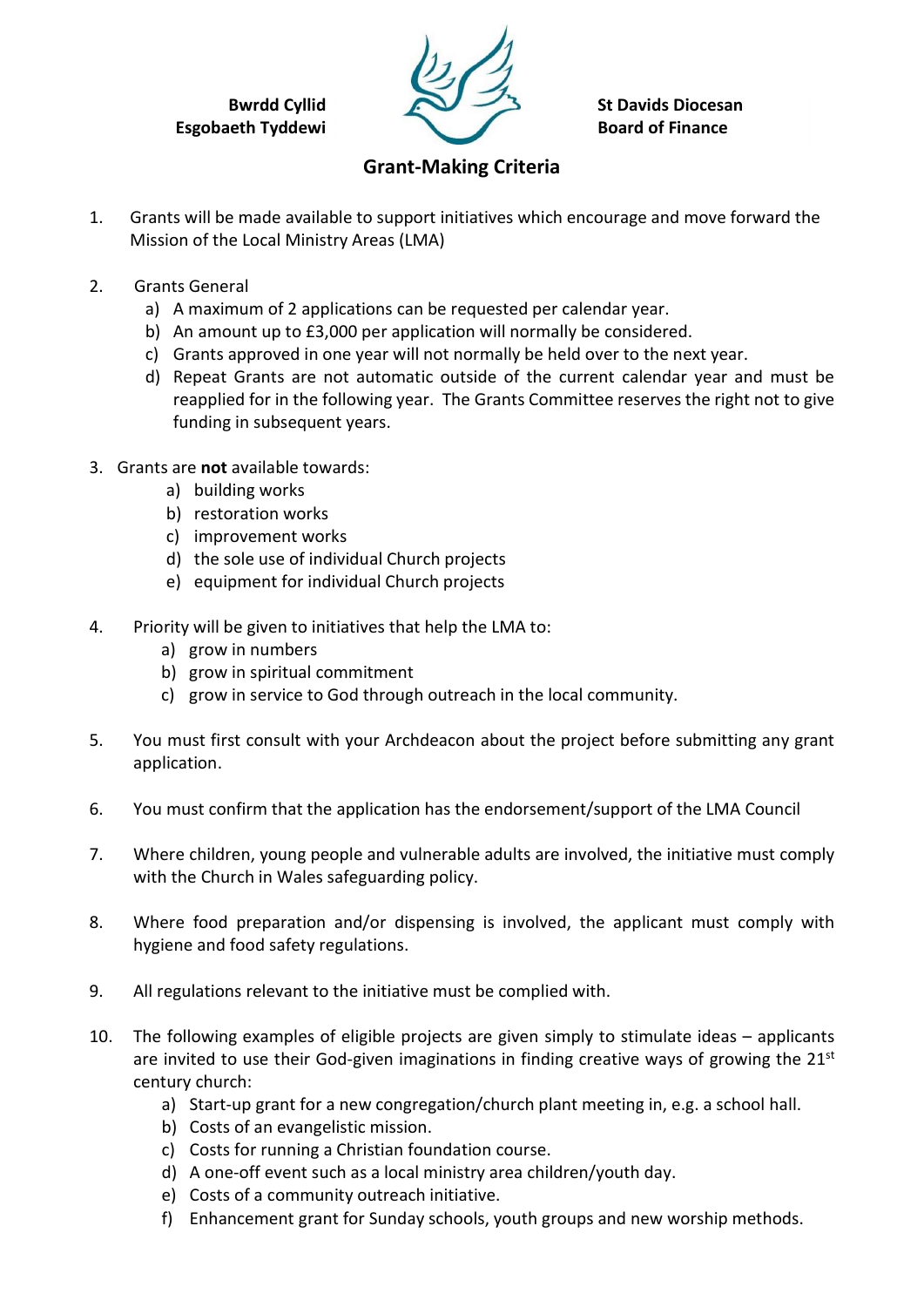- g) Enhancement of on-line provision of Ministry (on-line outreach)
- 11. The following examples are initiatives that have been grant funded:
	- Beach Mission encouraging families to find church;
	- Joint Use of a Shop providing a variety of services within the community and to build a bridge/link between local people and the church;
	- Café Church reaching out to the community and planting a new congregation made up of existing church members, their invited friends and other interested people;
	- The Big Cwtch reaching out to the community in a relaxed way by meeting people where they are, to show that the church is relevant and alive in a non-judgemental, welcoming, loving and serving way;
	- Angel Themed Events reaching out to every household in the LMA and giving them a Christmas decoration for their window with an invite to the events and a message of Christian hope.

## ALL APPLICATIONS WILL NEED TO DEMONSTRATE THE FOLLOWING:

- a) Relevance that your application comes within the indicated criteria.
- b) Competence that you have a fair chance of delivering your project competently and on time.
- c) Plausibility that you establish a plausible route by which your proposal could result in the growth of the church.
- d) Comprehensiveness that you have answered all the questions on the form in such a way as to give the grant-making group a clear picture of your intentions.
- e) Sustainability that the larger, longer term projects show how you might keep the project going once our grant has finished or personnel move on.
- f) Good practice.
- g) Capable of evaluation.

The presumption is that any such application will be eligible for a grant, subject to funds being available. If applications exceed funds available then the grant-makers reserve the right to decide whether to award small grants to all, or larger grants to some and none to others.

All approved grants must be claimed within 6 months from the start date of the project. The Members of the Grants Committee reserve the right to cancel any unclaimed/unused grants or balances of grants after the specified period.

Payments will only be made for the specified items stated on the application.

Retrospective applications for grants will only be considered after consultation with your Archdeacon.

An electronic report complete with pictures is required by the Grants Committee; within two months of the project completion or two months from date of payment.

Members with a personal interest in a proposal will withdraw from the meeting while it is discussed.

THE CHURCH